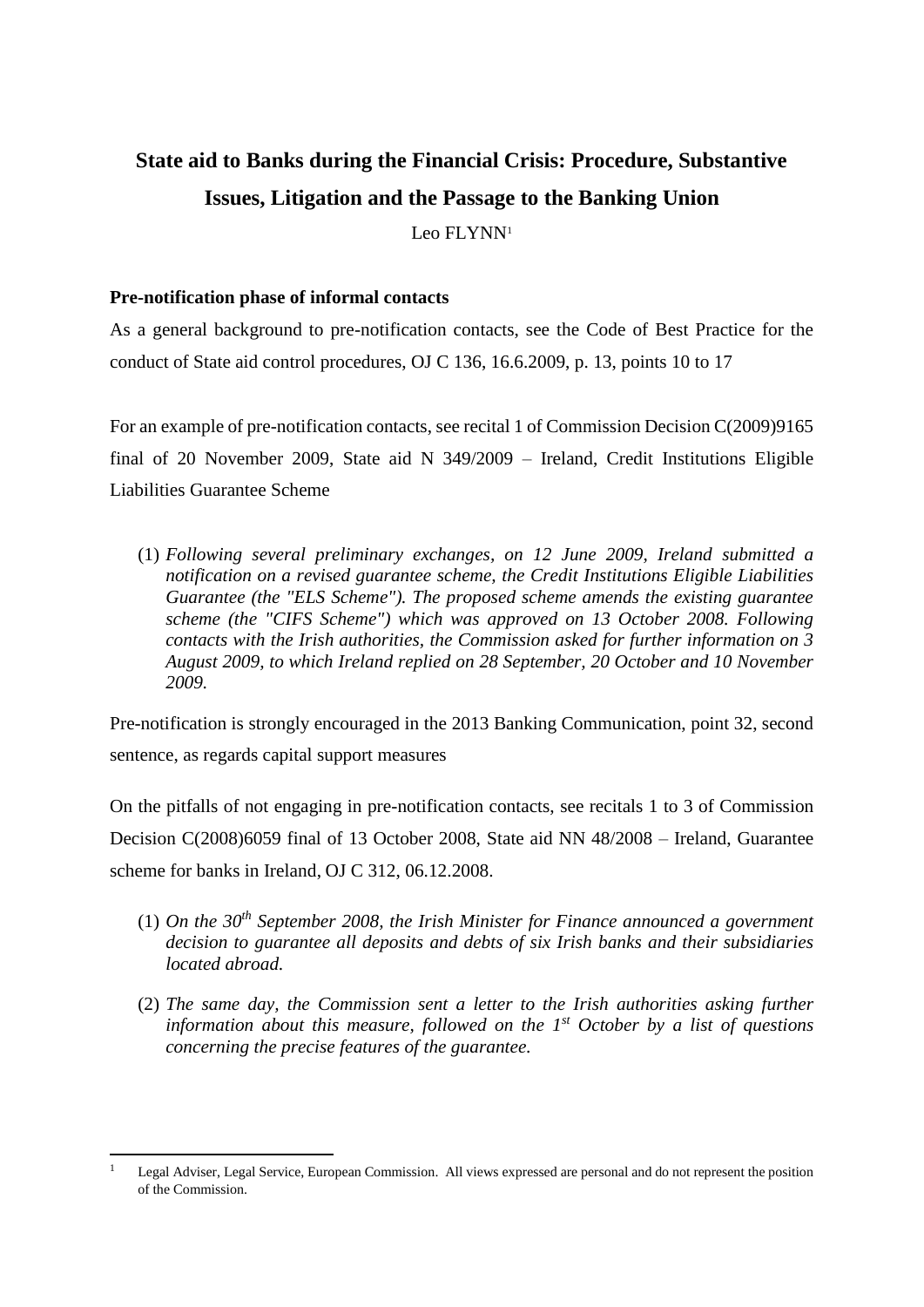(3) *The Irish authorities replied to the Commission on the 2nd October. On the 3rd October they formally notified the scheme. Further information on the precise features of the guarantee was sent to the Commission between the 8th and 12th October.*

The fact that pre-notification contacts have taken place cannot be used by interested parties as a basis on which to claim that the Commission should have opened a formal investigation procedure: see Case C-287/12 P *Ryanair* v *Commission* EU:C:2013:395, paragraph 71.

## **Preparation and drafting of individual measures and schemes**

*Recapitalisation of individual financial institutions for restructuring*

- Addressing capital shortfall 2013 Banking Communication, points 32 to 34
- Remuneration arrangements depend on the form in which capital is injected
	- Ordinary equity

Starting point is current market rates (point 21 of the Recapitalisation Communication) A compatible pricing methodology is set out at points 26-30 of the Recapitalisation Communication.

The 2011 Prolongation Communication deals with the pricing of shares, and requires the Member State to take account of the theoretical ex-rights price ("TERP") and any absence of voting rights (points 7 to 12).

■ Hybrid instruments

Note the role of Basel III and the CRD IV

Need for an alternative coupon satisfaction mechanism ("ACSM") (point 13 of the 2011 Prolongation Communication). Prior to the requirement being introduced, the hybrid instruments subscribed by several Member States gave them very limited ability to ensure a return on the capital injected (see *KBC recap*; *ING recap*).

## *Impaired asset relief measures*

They are governed by the Impaired Assets Communication. It deals with matters concerning:

- eligible assets points  $32$  to  $36$  and Annex III
- valuation of assets points  $37$  to  $43$  and Annex IV
- management of assets points 44 to 46

Those considerations apply both for guarantee (e.g. *HSH Nordbank*) and purchase models (e.g. *NAMA*).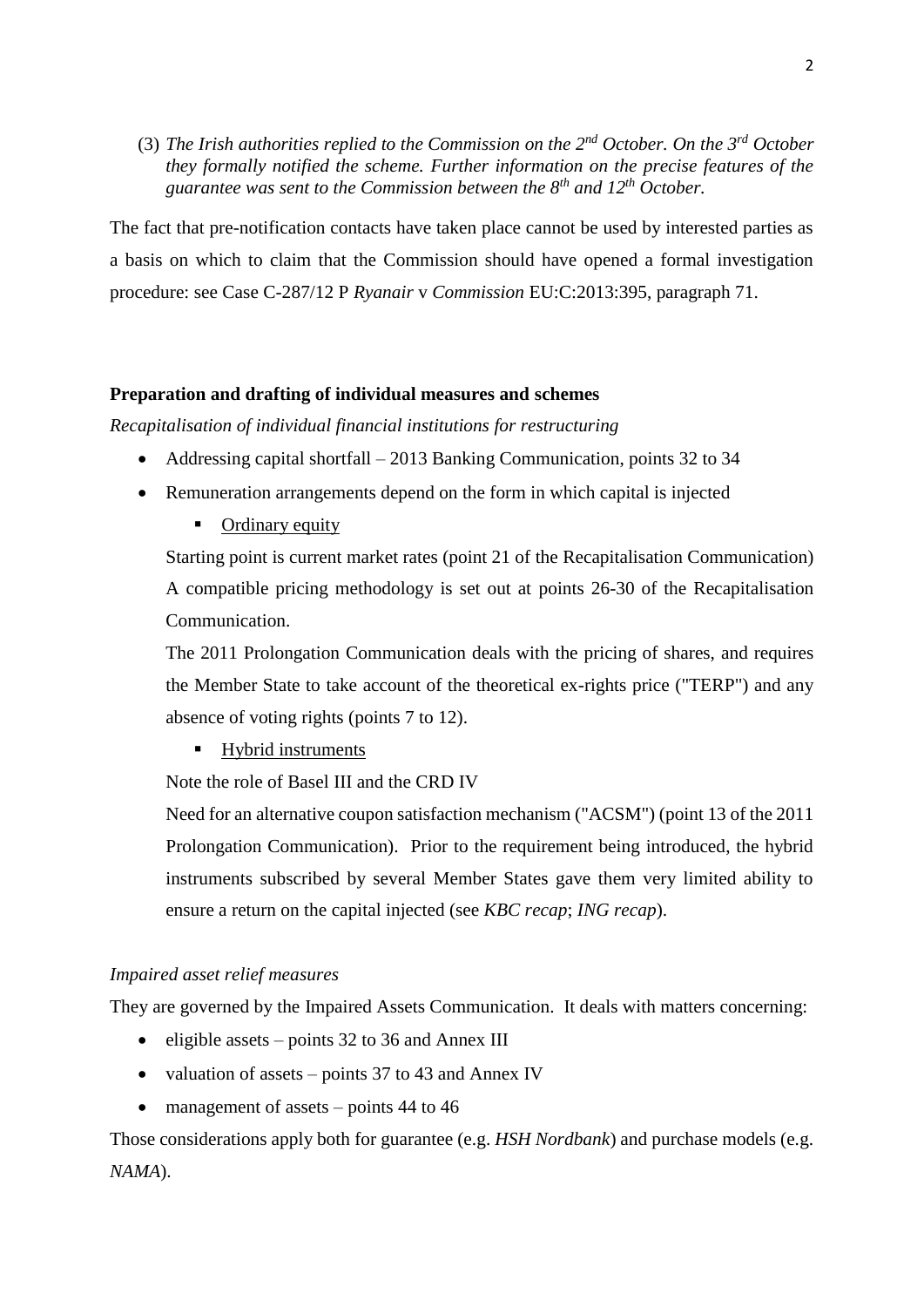# *Liquidity measures*

Terms and conditions – 2013 Banking Communication, point 59

Remuneration must be in line with the 2011 Prolongation Communication

EIB-related measures – 2013 Banking Communication, point 61

- Commission Decision of 27 June 2013, State aid SA.36180 (2013/N) Portugal, Guarantee Scheme on EIB Lending, OJ C 220, 1.8.2013, p. 3
- Commission Decision of 7 October 2013, State aid SA.37417 (2013/N) Portugal, Amendment of the Portuguese Guarantee Scheme on EIB Lending, OJ C 251, 1.8.2014, p. 4

Status of Central Bank interventions – 2013 Banking Communication, point 62

 Certain measures taken by Central Banks are aid (e.g. BNB in *Dexia I*; BoE in *RBS Restructuring*)

# *Liquidation aid*

2013 Banking Communication, points 65 to 82.

Contrast the approach between winding-down of small and large banks:

• Commission Decision of 6 June 2011, State aid SA.31945 (2011/NN) – Denmark, Aid for the liquidation of Eik Banki P/F and Eik Bank Denmark A/S, OJ C 274, 17.9.2011, p. 3

The Commission examines (potential) aid to the purchaser; aid to economic activities sold; and aid to the remaining business

On limitation of distortion of competition in relation to the sold businesses, see recitals 44 to 47.

• Commission Decision 2012/269/EU of 29 June 2011 on the State aid No SA.32504 (2011/N) and C 11/10 (ex N 667/09) implemented by Ireland for Anglo Irish Bank and Irish Nationwide Building Society, OJ L 139, 26.5.2012, p. 18.

# *Schemes*

Under the 2013 Banking Communication, there is far less scope for schemes than previously. They remain possible for:

 $\bullet$  liquidity support (point 60);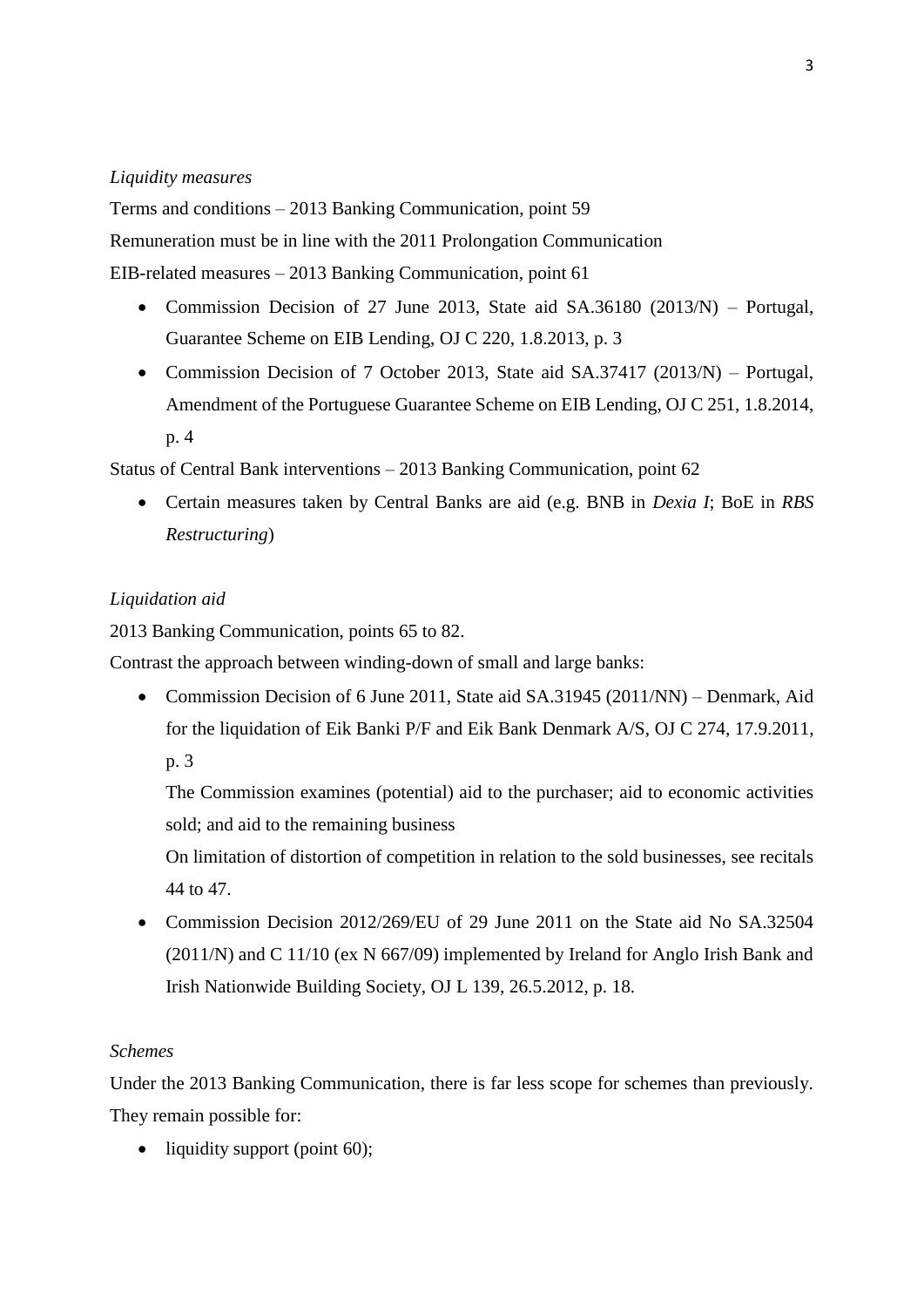- recapitalisation of small institutions (points  $54$  and  $55 six$ -month period; beneficiaries with balance-sheet total of less than EUR 100 million; sum of beneficiaries' balancesheets less than 1.5% of total assets held by banks in the Member State's domestic market);
- orderly liquidation schemes (points 83 to 86 based on Danish experience, beneficiaries must have total assets of less than EUR 3 billion).

# **Formal notification**

Issues around formal notification are covered by the general State aid procedural regime are dealt with in Articles 2 and 3 of Commission Regulation (EC) No 794/2004, OJ L 140, 30.4.2004, p. 1.

Notification Form (Annex I to the Implementing Regulation)

State Aid Notification Interactive (SANI)

Language waiver

## **Standstill obligation**

See recitals 1 to 3 of Commission Decision C(2008)6059 final of 13 October 2008, State aid NN 48/2008 – Ireland, Guarantee scheme for banks in Ireland, OJ C 312, 06.12.2008.

# **Remedies/Commitments**

On the role of commitments, see Case C-537/08 P *Kahla Thüringen Porzellan* EU:C:2010:769, paragraph 45.

Commitments are not the same as conditions, see Case C-287/12 P *Ryanair* v *Commission* EU:C:2013:395, paragraphs 67, 70 and 71.

## **The possibility for a temporary approval**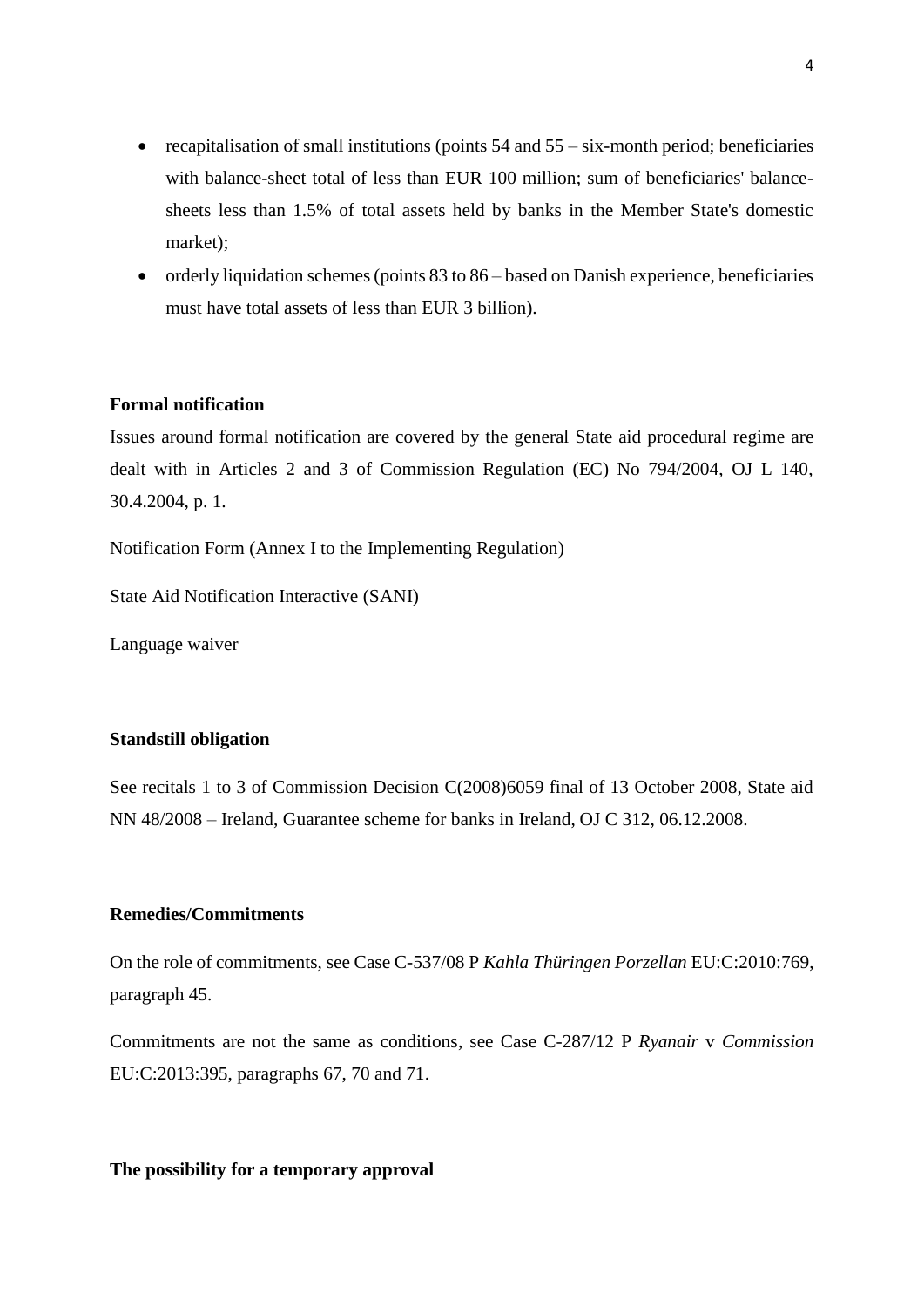## *Capital support*

The scope for temporary approval is greatly reduced under the 2013 Banking Communication, points 28, 29, 34, 50 to 53.

#### *Guarantees and liquidity support*

Such support is still possible under the 2013 Banking Communication, point 56

For an example, see Commission Decision C(2013)5814 final of 6 September 2013, SA. 37315 – Slovenia, Rescue aid in favour of Factor Banka d. d. [\(http://europa.eu/rapid/press-release\\_IP-](http://europa.eu/rapid/press-release_IP-13-822_en.htm?locale=en)[13-822\\_en.htm?locale=en\)](http://europa.eu/rapid/press-release_IP-13-822_en.htm?locale=en)

#### **Commission preliminary and in-depth investigation procedure**

General rules laid down in Regulation (EU) No 2015/1589 ("the Procedural Regulation").

The preliminary examination is governed by Article 4(1) of Regulation 2015/1589. The preliminary examination must end with a decision, which can only be one of the following: finding no aid (Article 4(2)), raising no objection (Article 4(3)) or opening a formal investigation procedure (Article 4(4)).

The preliminary examination is subject to a time limit of two months from when the notification is complete (Article 4(5)).

Under Article 4(4) of Regulation 2015/1589, an opening decision is mandatory where the Commission has serious doubts about the compatibility of a measure with the internal market. The existence of serious doubts is an objective notion.

Currently open formal investigation procedures are:

- Commission Decision C(2015) 8651 final of 4 December 2015, State aid SA.34720  $(2015/C)$  (ex 2013/N) – Denmark – Aid for the restructuring of Vestiysk Bank
- Commission Decision C(2013) 3908 final of 21 June 2013, State aid SA.29338  $(2013/C-30)$  (ex  $2013/N-504$ ) – Germany – Increase of the second-loss guarantee for HSH Nordbank AG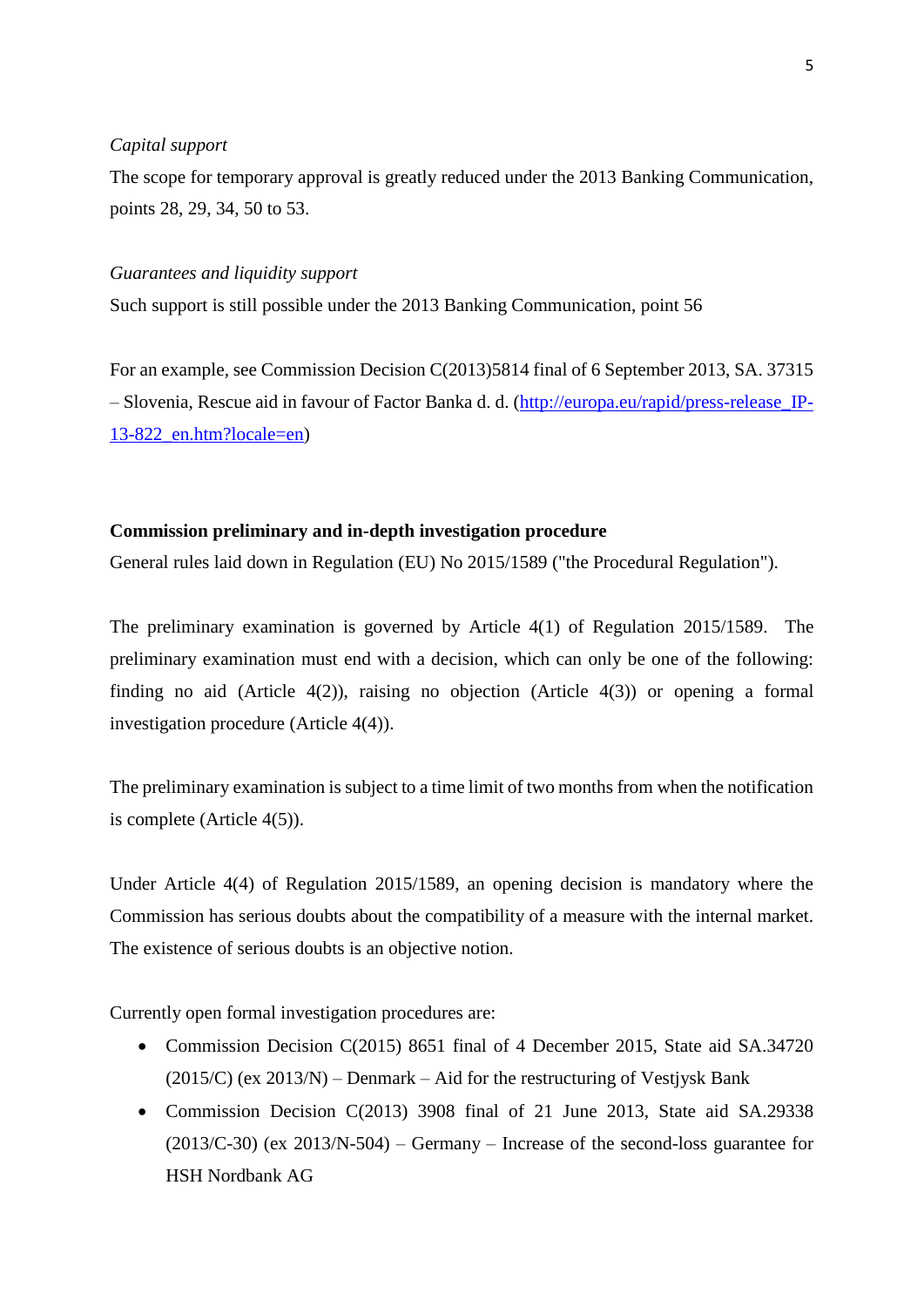Closed cases on bank restructuring or resolution in which an opening decision had been taken include:

- Restructuring of Caixa Géral de Depósitos
- Banco Privado Português
- Amendment of the ING Restructuring
- Restructuring of ABN AMRO Group
- ING Restructuring and illiquid asset backup facility
- Additional aid to Latvian Mortgage and Land Bank
- Resolution of Anglo Irish Bank and Irish Nationwide Building Society
- Restructuring aid to BayernLB
- Approval of the split-up of WestLB
- Restructuring of HSH Nordbank
- Restructuring aid for Hypo Real Estate
- Restructuring plan and impaired assets relief measure for LBBW
- Aid for the restructuring of WestLB
- Restructuring aid to IKB
- Restructuring aid to SachsenLB
- Asset relief and restructuring for KBC
- Resolution plan for Dexia and restructuring plan for Belfius
- Restructuring plan for Dexia
- Liquidation of Hypo Group Alpe Adria
- Restructuring of Österreichische Volksbanken
- Belgian guarantee scheme for shares of individual members in financial cooperatives
- Transfer of property-related assets from FIH to the FSC
- Restructuring of NLB
- Restructuring aid to Proton Bank
- HFSF recapitalisation commitment to Alpha Bank
- HFSF recapitalisation commitment to National Bank of Greece
- HFSF recapitalisation commitment to Eurobank
- HFSF recapitalisation commitment to Piraeus Bank
- HSH Nordbank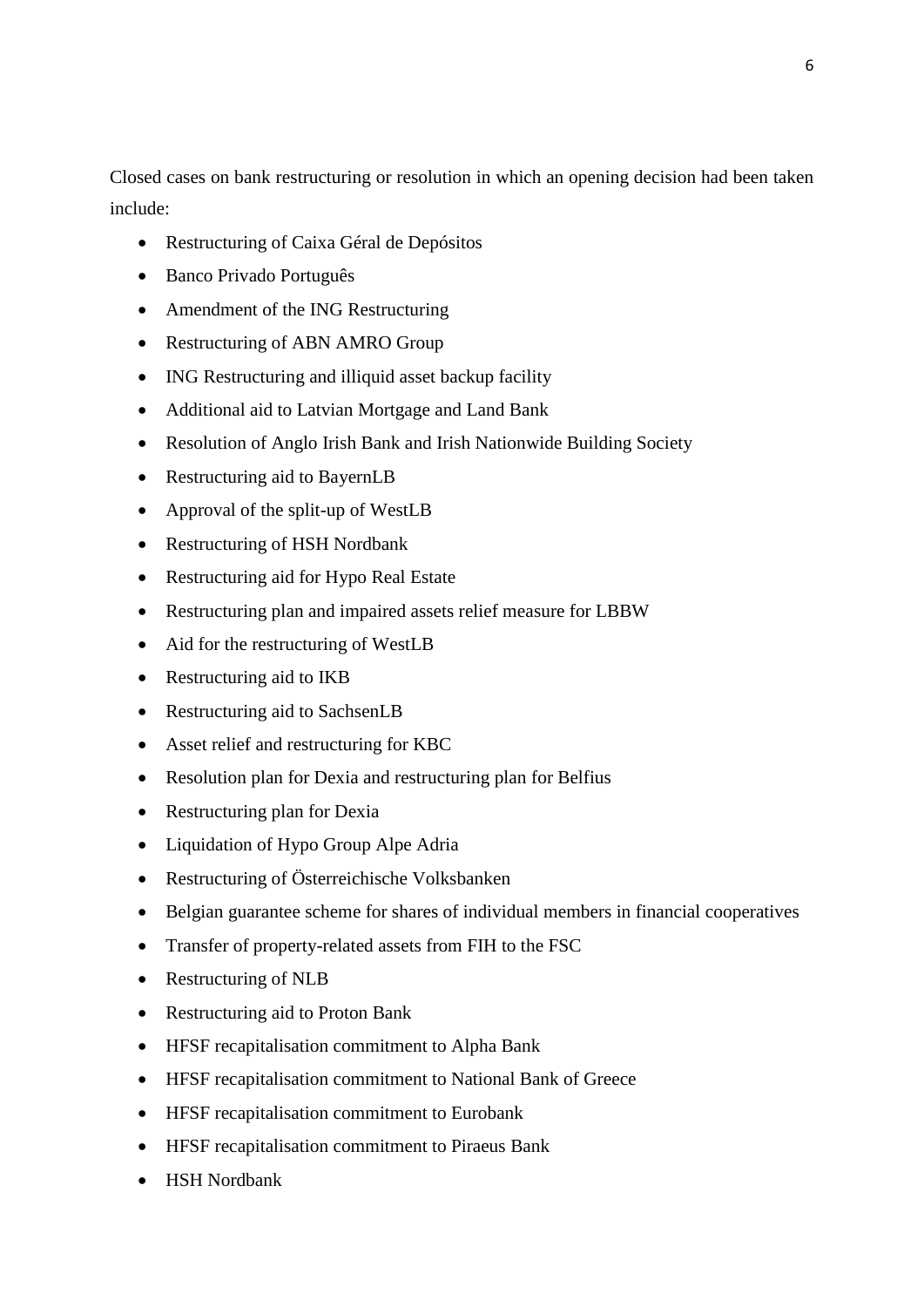The formal investigation procedure is governed by Article 6 of Regulation 2015/1589. Unless the procedure becomes moot, a formal investigation procedure must end with a decision:

- finding that there is no aid (Article  $9(2)$ );
- finding the measure compatible with the internal market (Article  $9(3)$ );
- laying down conditions on which the measure is compatible (Article 9(4)); or
- finding that the measure is not compatible with the internal market (Article  $9(5)$ ).

There have been few negative decisions on aid to banks during the crisis:

Commission Decision 2011/346/EU of 20 July 2010 relative to State aid C 3309 (ex NN 57/09, CP 191/09) implemented by Portugal in the form of a State guarantee in favour of BPP, OJ L 159, 17.6.2011, p. 95.

Commission Decision of 23 December 2015 on the State aid SA.39451 (2015/C) (ex 2015/NN) implemented by Italy for Banca Tercas, IP/15/6395.

Conditional decisions adopted to date include:

- *ABNO AMRO*
- *Dexia I*
- *HSH Nordbank*

# **Assessment of aid: Commission discretion and applied practices**

Any capital or structural support requires restructuring if the beneficiary bank is to remain on the market on a stand-alone basis. That approach has been in place since 1 January 2011, on the basis of the 2010 Prolongation Communication. Prior to that, the Commission operated a distinction between fundamentally sound and non-fundamentally sound banks, which is now only of historical interest.

The extent of restructuring can be limited if the capital injection is covered by point 14 of 2011 Prolongation Communication.

Liquidity support above a dual threshold of a total amount of EUR 500 million and 5% of the beneficiary's total liabilities has, since the 2010 Prolongation Communication, triggered the need to submit a viability plan. Since the 2013 Banking Communication, if a bank exceeds that dual threshold, it must submit a restructuring plan within two months (point 59).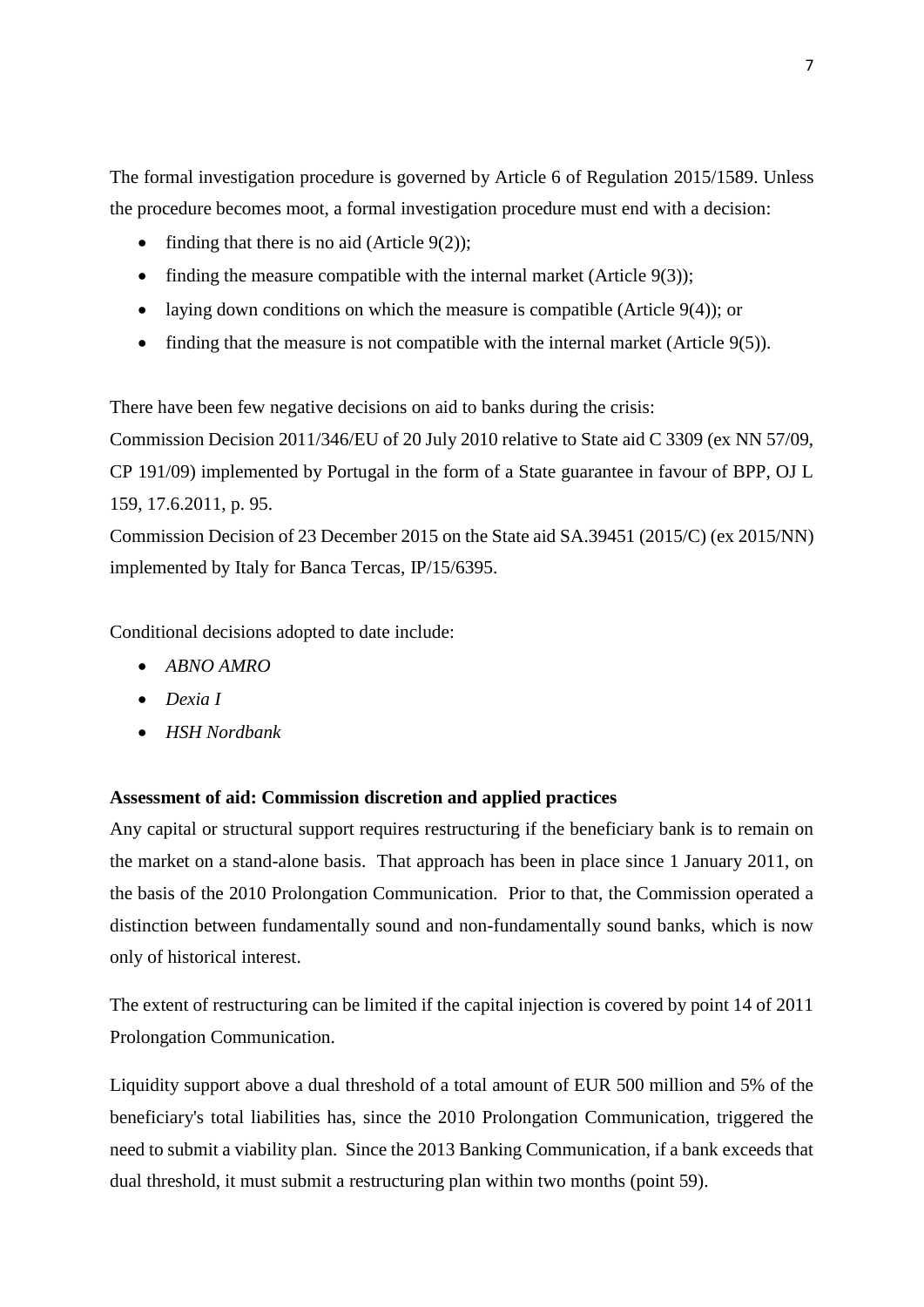A restructuring plan must address viability issues, burden-sharing and competition measures.

**Viability issues** include business model, corporate governance, capital adequacy during the restructuring period, funding sources and sufficient profitability at the end of the restructuring period. For retail banks, the loan-to-deposit ratio should not be excessive (e.g., recital 184 of *BoI Restructuring I* sets out a final LDR of 125% while recital 127 of *BoI Restructuring II* sets out LDRs of 122.5% and 116% as triggers for supplementary divestments at fixed points under the restructuring process).

The planned restructuring has to be examined under both a base case and a stress test scenario.

As part of viability efforts, a beneficiary will be expected to divest loss-making businesses and those which cannot be made adequately profitable within a reasonable period.

The State aid should ultimately be redeemed or remunerated at market terms.

The restructuring period can be up to five years from the date of the restructuring decision.

The "one time, last time" principle does not apply (*WestLB Liquidation*; *Dexia Resolution Plan*; *Bank of Ireland II*).

Separate issues arise where viability is ensured through sale of a bank.

**Burden-sharing issues** include the adequacy of the remuneration paid by the beneficiary for the State aid; the degree to which providers of capital contribute to the costs of restructuring (see points 40 to 46 of the 2013 Banking Communication); closing any capital gap by divestments, liability management exercises, limiting executive remuneration etc.; acquisition bans ("need to have, not nice to have"); dividend and coupon bans.

Where adequate burden-sharing is ensured through appropriate remuneration of the public assistance, claw-back or better fortunes clauses can be used on their own or in combination with further-reaching restructuring.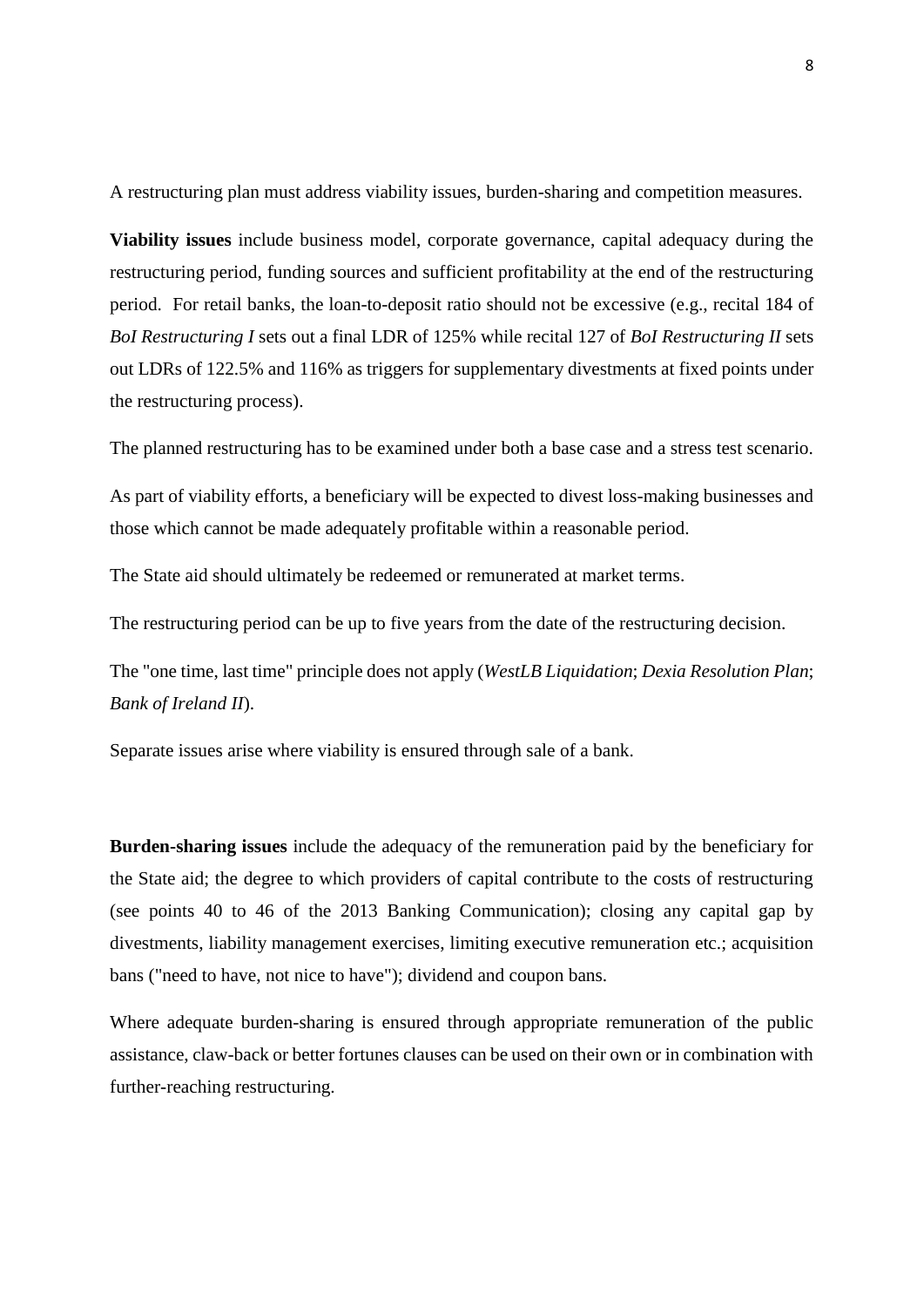**Competition measures** include divestments; reduction of business activities; acquisition bans; advertising ban; behavioural constraints (price leadership bans; minimum margins on certain forms of business).

They may include market-opening measures by the Member State where cumulative effects of multiple Commission decisions make behavioural measures from the beneficiary unsuitable.

See recitals 257 to 277 in Commission Decision C(2010)4963 final of 15 July 2010, State aid N 546/2009 – Restructuring of Bank of Ireland, OJ C 40, 09.02.2011, p 9.

#### **Crisis-related ligation on State aid to banks**

Case T-457/09 R *Westfälisch-Lippischer Sparkassen- und Giroverband* v *Commission* EU:T:2011:96

Case T-457/09 *Westfälisch-Lippischer Sparkassen- und Giroverband* v *Commission* EU:T:2014:683

Joined Cases T-29/10 and T-33/10 *Netherlands and ING Groep* v *Commission* EU:T:2012:98

Case T-22/11 R *Westfälisch-Lippischer Sparkassen- und Giroverband* v *Commission* EU:T:2011:64

Case T-27/11 R *Rheinischer Sparkassen- und Giroverband* v *Commission* EU:T:2011:65

Case T-319/11 *ABN Amro Group* v *Commission* EU:T:2014:186

Case T-487/11 *Banco Privado Português and Massa Insolvente do Banco Privado Português* v *Commission* EU:T:2014:1077

Case C-224/12 P *Commission* v *Netherlands and ING Groep* EU:C:2014:213

Case T-427/12 *Austria* v *Commission* EU:T:2016:41

Case T-499/12 *HSH Investment Holdings Coinvest-C and HSH Investment Holdings FSO* v *Commission* EU:T:2015:840

Case T-120/13 *Codacons* v *Commission* EU:T:2013:287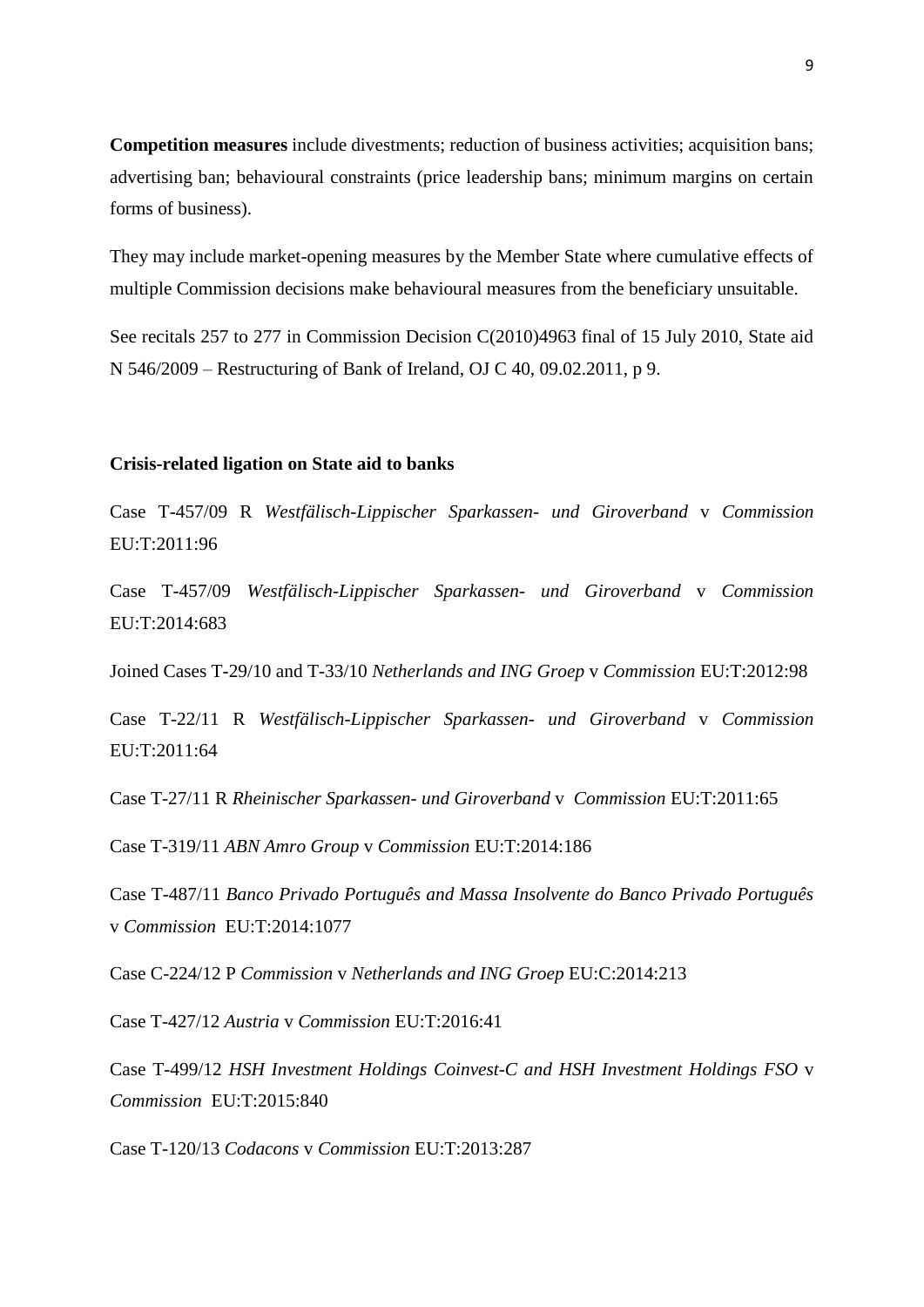Case T-313/13 *Codacons* v *Commission* EU:T:2013:355

Case T-321/13 *Adorisio and others* v *Commission* EU:T:2014:175

Case C-667/13 *Banco Privado Português and Massa Insolvente do Banco Privado Português*  EU:C:2015:151

Joined Cases C-352/14 and 353/14 *Iglesias Gutiérrez and Rion Bea* EU:C:2015:691

Case T-386/14 *Fih Holding and Fih Erhversbank* v *Commission*, hearing 25 February 2016

Case C-526/14 *Kotnik and others*, Opinion of AG Wahl, EU:C:2016:102

Case T-664/14 *Belgium* v *Commission*

Case T-711/14 *Arcofin and others* v *Commission*

Case T-812/14 R *BPC Lux 2 and others* v *Commission* EU:T:2015:119

Case T-812/14 *BPC Lux 2 and others* v *Commission*

Case T-814/14 *Banco Espírito Santo* v *Commission* EU:T:2015:936

Case C-41/15 *Dowling and others*, hearing 19 April 2016

Case C-76/15 *Vervloet and others*, hearing 6 April 2016

Case C-93/15 P *Banco Privado Português and Massa Insolvente do Banco Privado Português*  v *Commission* EU:C:2015:703

## **Passage to the Banking Union**

Directive 2014/59/EU on recovery and resolution of credit institutions and investment firms ("BRRD"), OJ L 173, 12.6.2014, p. 190 (NB Article 32(4)(d) BBRD on the connection between extraordinary public support and the concept of "failing or likely to fail").

Directive 2014/49/EU on deposit guarantee schemes ("DGS Directive), OJ L 173, 12.6.2014, p. 149 (NB recital 18 and Article 11(3) DGS Directive).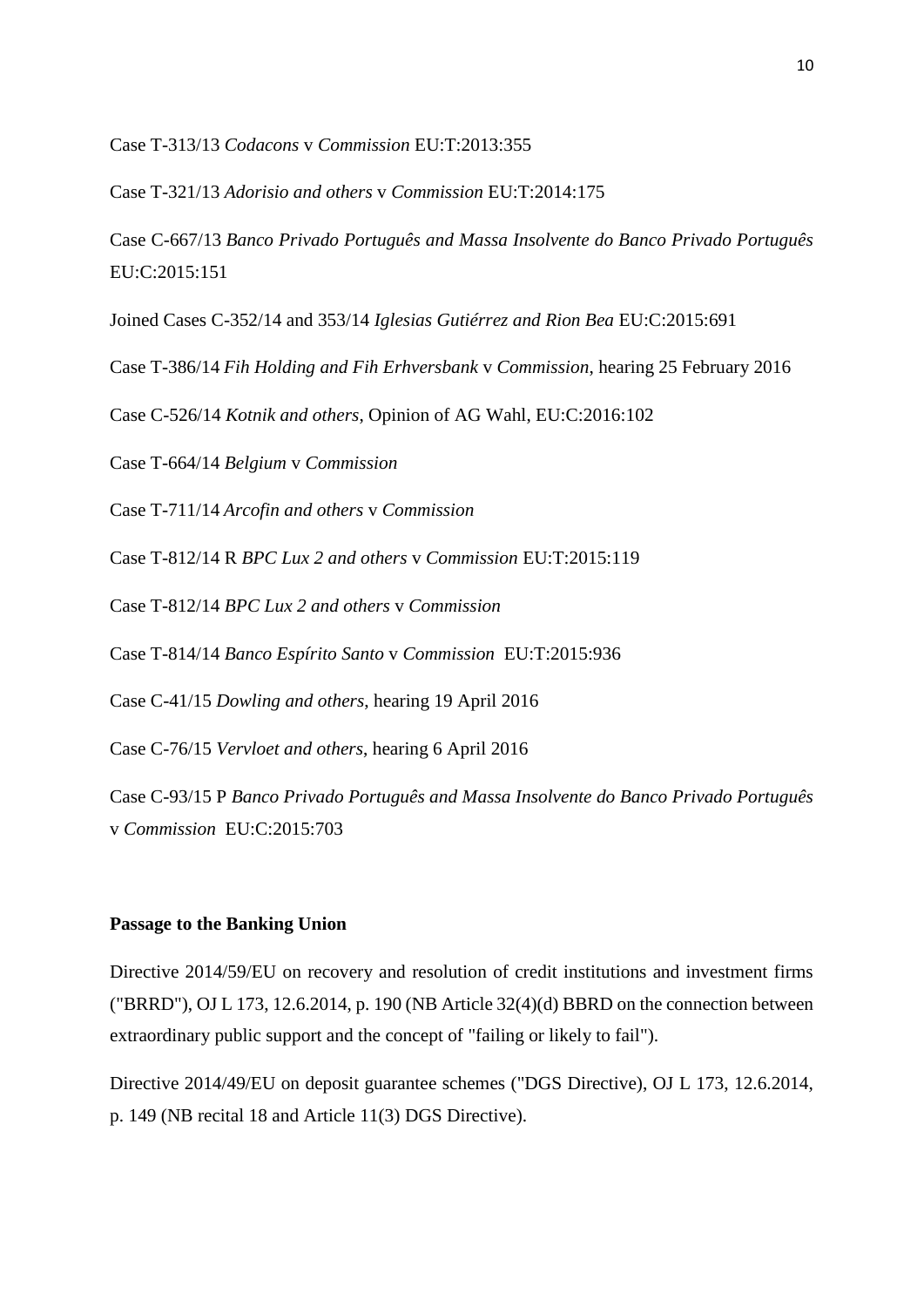Regulation (EU) No 806/14 establishing a Single Resolution Mechanism and a Single Resolution Fund ("SRM Regulation"), OJ L 225. 30.7.2014, p. 1, (NB Article 19 SRM Regulation establishing a control procedure for "Fund aid").